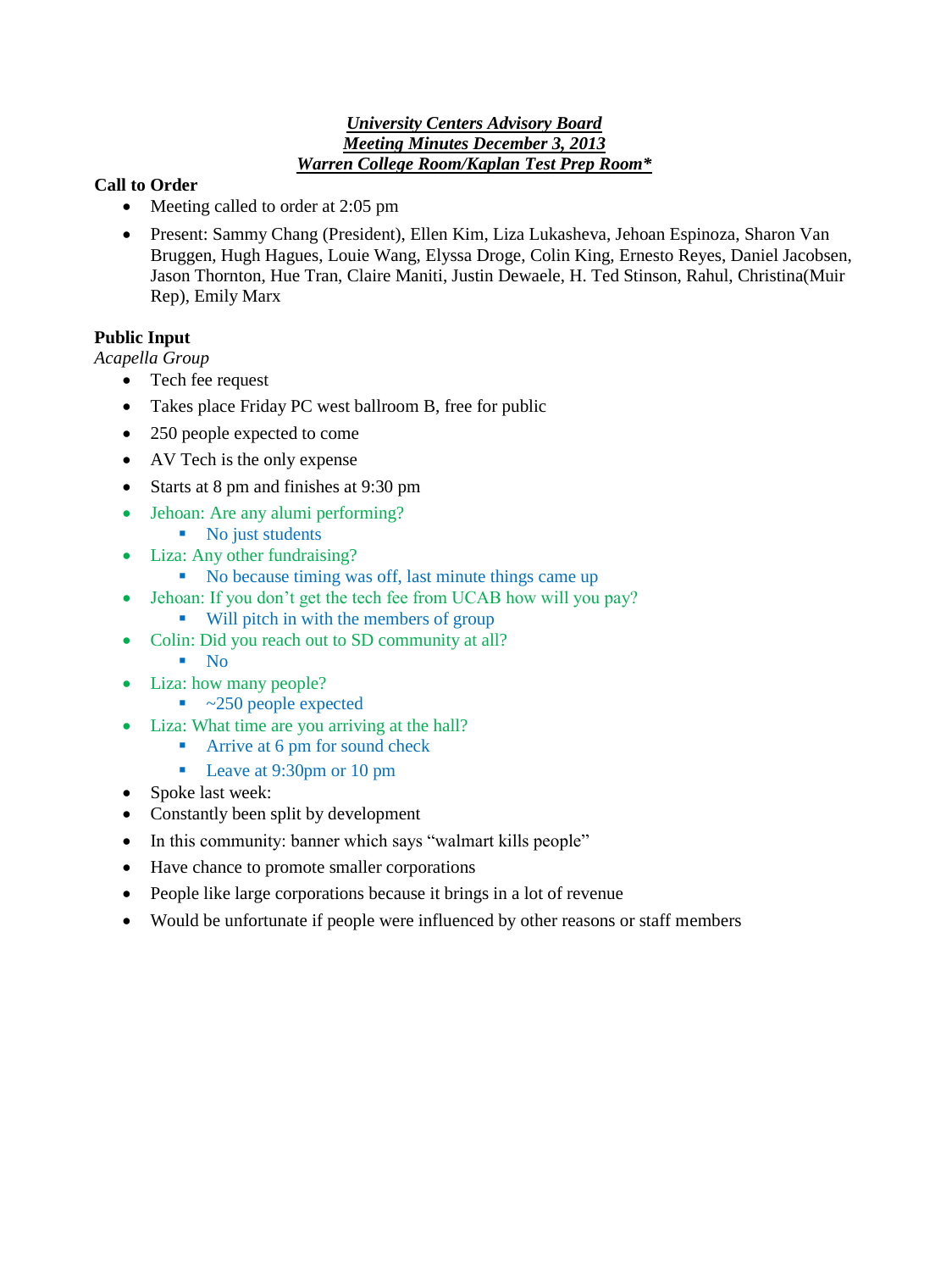- Urge to vote with what's best for university
- Sustainability focus are blindly anti-corporation
- It's not only issue of coffee sourcing but also the big picture of issue
- Jillian:
- Over 20 organizations signed the letter last week
- We have poured our heart and soul into FT movement, one of strongest FT policies in nation
- For us to not value CAFÉ practices as best choice, represent community in best way possible
- Always keep bigger picture in mind, there is a community that depends on us
- Rahul: GSA president
- People want Starbucks
- Large revenue
- Be out of debt by next year
- We have to think about what the constituents that you are representing want, not what you want
- Think of bigger picture
- Important to keep healthy mix, have large and small corps
- Great addition on campus: Starbucks
- It's what students want

#### **Chair Report, Samuel Chang**

- Budget referendum committee meeting, 1.5 hours, start winter quarter
- Highly encourage space allocation or budget committee
- Focused on if referendum does not pass, how can UCEN solve remaining problems, and fix it: goal for budget committee
- Week 1 of Winter:
- 2 mural presentations
- Also talk with ACCB, commuter lounge whether we should make it a lively place or study space
- Winter Retreat 10-1, UCAB
- Present new budget and other info during winter retreat
- Sports Bar concept RFP: get them involved
- UCAB meeting times will remain the same during winter and spring quarter
- Tech fee:
- Christmas concert:
- Starts: December 6 6-9 pm
- Requirements:
	- $N$
	- $N$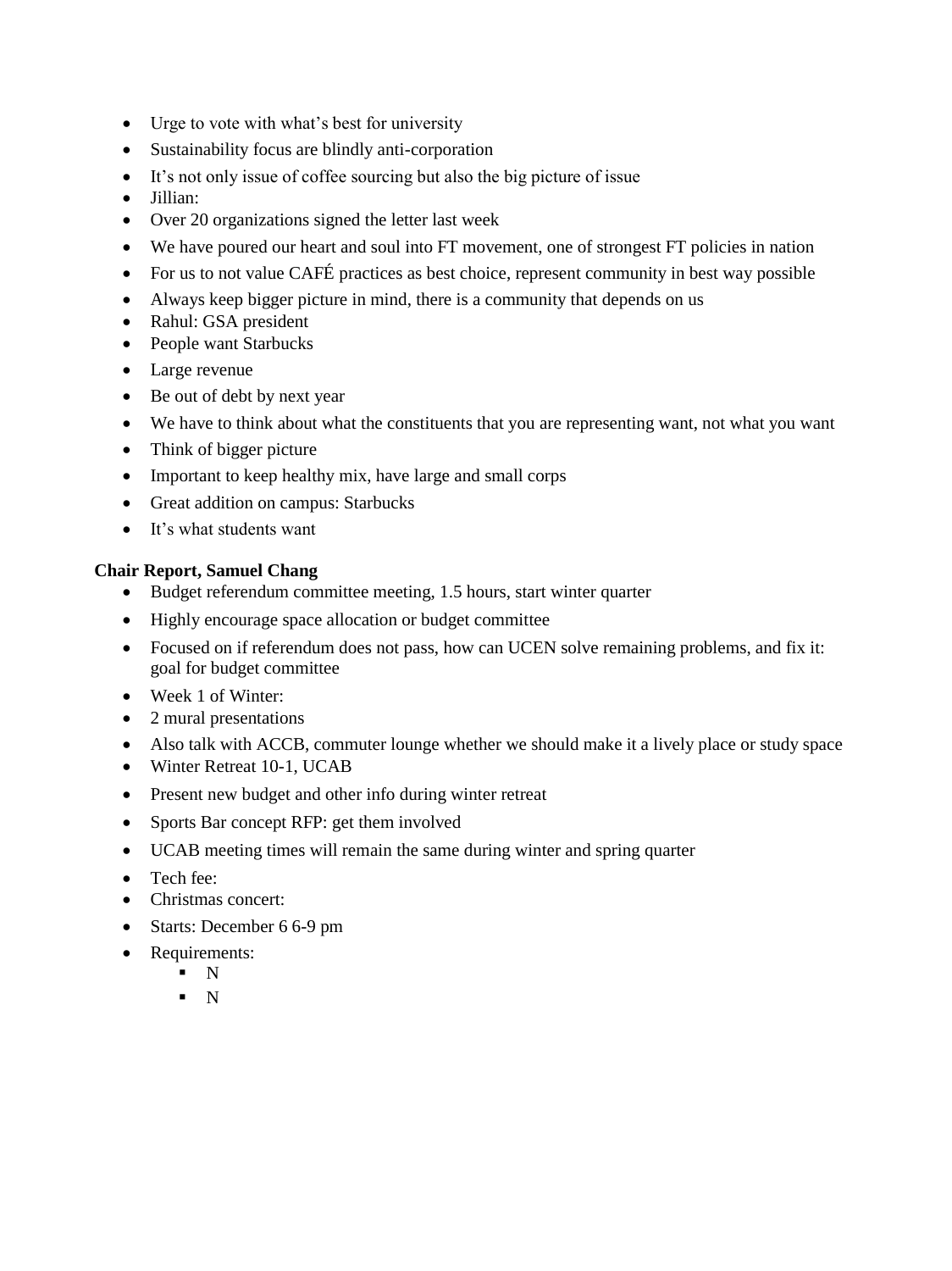- Y
- $\blacksquare$  N
- $\blacksquare$  N
- $\blacksquare$  N
- Y
- $\blacksquare$  N
- $\blacksquare$  N
- $\mathbf{Y}$ 
	- 3 requirements so \$0
	- Move to allocate \$0 for event by Daniel
	- Objection by Ted H. Stinson-still have \$8000 and this concert will attract hundreds of students
	- Ellen: should not fund full amount, because doesn't have requirements, maybe partial
	- Liza:  $$1$  per student if  $~3$  hours
	- Colin: closest they got was \$1.50
	- Elyssa: Does 3 hours include the setup time?
	- Colin: Doesn't include setup time
	- Vote<sup>·</sup>
	- 0 dollar allocation-0
	- No on motion: 8
	- Abstain: 6
	- Liza: Colin's idea of doing \$0.50 per person
	- Hue: Move to fund \$125 for event
	- Everyone seconds
	- Motion passed to fund \$125 to frequency concert

# **Vice Chair Report, Elyssa Droge**

- Going to be space allocation committee
- Allocate Che Café space etc. to other orgs
- Going to go around and look at all the office spaces
- Charter/bylaw committee
- Pushed off until later in the quarter
- Recommended that everyone be on at least one committee
- Send out doodles to see which committee you want to be on
- Hugh Hagues, Retail Director
- Interest in food sustainability
- Student sustainability expo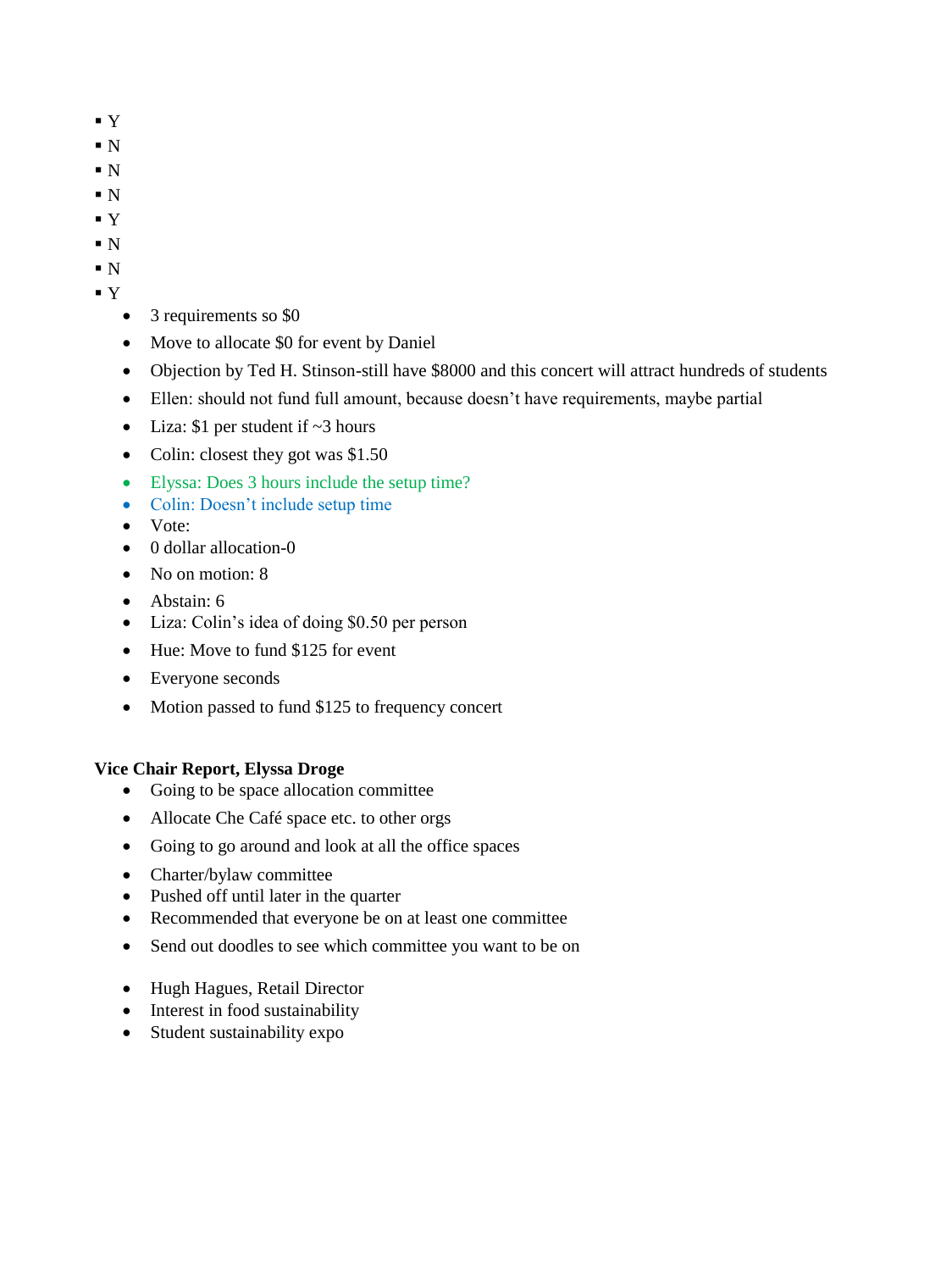- Prop 27 panel last year
- Not a part of social justice, however that's changed since coffee business
- Graph -spot price of coffee \$2.06 as of December 2012
- FT pros and cons
- Premiums(how farmers get money) coffee retailers pay a little bit more
- Left FT, Right CAFÉ practices
- More of a premium for CAFÉ practices
- FT- $$0.20$  above spot prices( $$2.26$ )
- Volume:
- FT number on left is percentage FT coffee imported into US
- Other one is Starbucks FT coffee bought
- .5 million pounds coffee in CAFÉ practices bought by Starbucks
- Impact to farmers 279 mil for Starbucks program
- Represents all FT buyers(24 mil)
- \$32 million- money from premium and \$0.10 per pound
- Starbucks is behind it, started in Mexico and developed it since
- Stanford magazine-Starbucks makes coffee sustainable
- Starbucks becoming model for other social justice programs (Also environmental)
- 2 week training for general manager
- 1 week for baristas
- Massive financial consultations
- Will customize our store
- Annual scholarship of \$5000 a year around supporting sustainability
- Many large corps in this nation are oppressing but understand that Starbucks has been doing a program that's benefitting many farmers
- Colin: Starbucks said they could LEED certified space, but won't PC have 0 LEED certified spaces?
- Because its tied into common area, can provide LEED qualified materials
- But since it's not a standalone space, so won't be LEED certifiable
- Straw Poll:
- Ready to vote-14
- Not ready to vote-1
- Abstain-0
- Move to vote by Hue
- Second by Ellen
- Starbucks-
- $\bullet$  Yes-11
- $\bullet$  No-4
- Abstain-0